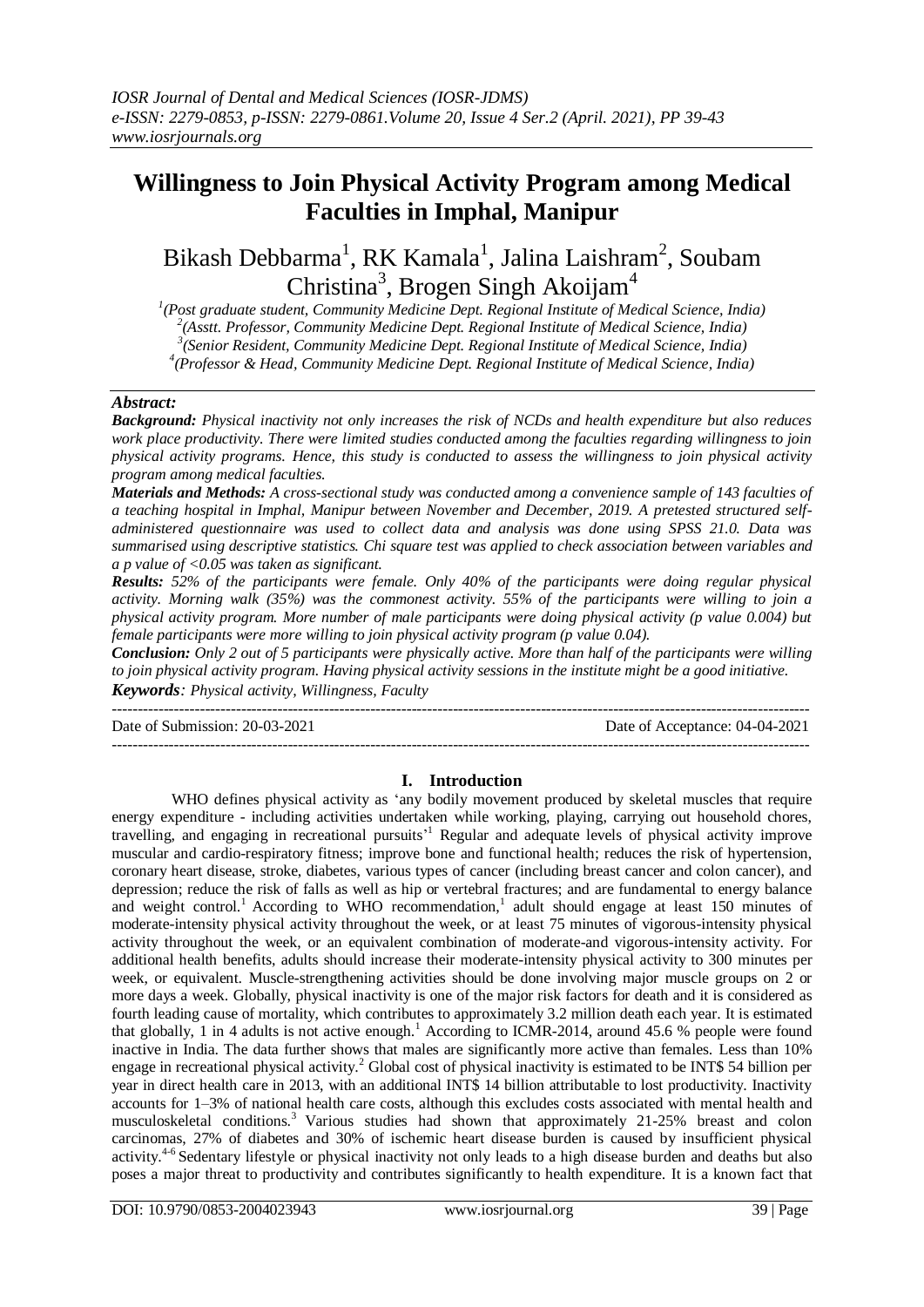physical activity has many advantages on health and we, as doctors, have been advising our clients and the society in general to adopt this healthy lifestyle. A healthy behaviour among medical professionals can also encourage their patients to adopt the same. There was limited study conducted among medical faculties regarding physical activity. Hence, this study was taken up to assess the level of physical activity among medical faculties and their willingness to join physical activity program.

### **II. Materials & Methods**

Approval was obtained from the Research Ethics Board, RIMS, Imphal before conducting the study with the reference no. A/206/REB/Prop(SP)/103/79/2019. A cross-sectional study was conducted among medical faculties in a teaching hospital in Manipur, North-East India between November and December 2019. There were 262 faculties working in this institute as per official record. Total sample size calculated was 148 (using, the formula 4PQ/L<sup>2</sup>, where, P= 85%, (proportion of doctors engaged according to Khan et al<sup>7</sup>, Q = 100-P,  $L =$  Absolute allowable error of 6% and considering non-response rate as 5%). Participants were selected conveniently. Those who were not willing to participate, dental and nursing faculties and those who could not be contacted even after three visits were excluded from the study. Regular physical activity was defined as any 'vigorous physical activity' done for ≥15 minutes/day and ≥5 days/week or any 'moderate physical activity' done for ≥30 minutes/day and ≥5 days/week. Data were collected by face-to-face interview using a pretested structured proforma which consisted of background profile and questions related to physical activity**.** After explaining the purpose of the study, verbal informed consent was taken from all the participants. The interview was conducted in a separate room of their respective office or department without interrupting their work. Statistical analysis was done using IBM SPSS version 21.0 (Armonk, NY: IBM Corp.). Descriptive statistics like frequency, mean, SD and percentages were used. Chi-square test was used to determine the association of physical activity and their willingness to join with age, sex and BMI. A p value of <0.05 was taken as statistically significant.

# **III. Result**

A total of 143 faculties participated in the study. Among the participants, 74 (52%) were females. Mean age of the participants was  $46 \pm 9.8$  years (ranging from 28 to 65 years). Among the participants, 25% were Professors, 29% were Associate Professors, 19% were Assistant Professors and 27% were Senior Residents. Only 27 (18.9%) of participants had normal BMI (Table 1). Total 86 (60%) participants were doing moderate to vigorous physical activity but only 58 (40%) participants out of all participants were doing regular physical activity (Table 1). Walking (34.9%) was the commonest form of physical activity followed by jogging (22.1%), sports (16.2%), aerobics (11.6%), gardening (8%), zumba (3.4%) and yoga (3.4%). Eighty one (56.6%) participants wanted to join physical activity program and 93 (65%) participants wanted physical activity session in their workplace (Table 2). About 49.4% of the participants wanted to join yoga, followed by gym (21.5%), and aerobic (19%) (Table 3). Lack of time (71%) was the commonest reason for not doing any physical activity. Male participants were doing more physical activity as compared to females (Table 4). Female participants were more willing to join any physical activity program than male participants which was found to be statistically significant (Table 5).

| <b>Table 1:</b> Background characteristics and physical activity details of the participants $(N=143)$ |  |  |
|--------------------------------------------------------------------------------------------------------|--|--|
|                                                                                                        |  |  |

| Background characteristics | $n$ (%)   |
|----------------------------|-----------|
| Age (completed years)      |           |
| < 46                       | 65(45.5)  |
| $\geq$ 46                  | 78 (54.5) |
| <b>Sex</b>                 |           |
| Male                       | 69(48.0)  |
| Female                     | 74 (52.0) |
| Designation                |           |
| Professor                  | 35(24.5)  |
| <b>Associate Professor</b> | 42(29.4)  |
| <b>Assistant Professor</b> | 27(18.9)  |
| Senior Resident            | 39(27.3)  |
| Body mass index            |           |
| 18.5-22.9                  | 27(18.9)  |
| 23.0-24.9                  | 48 (33.6) |
| >24.9                      | 68 (47.5) |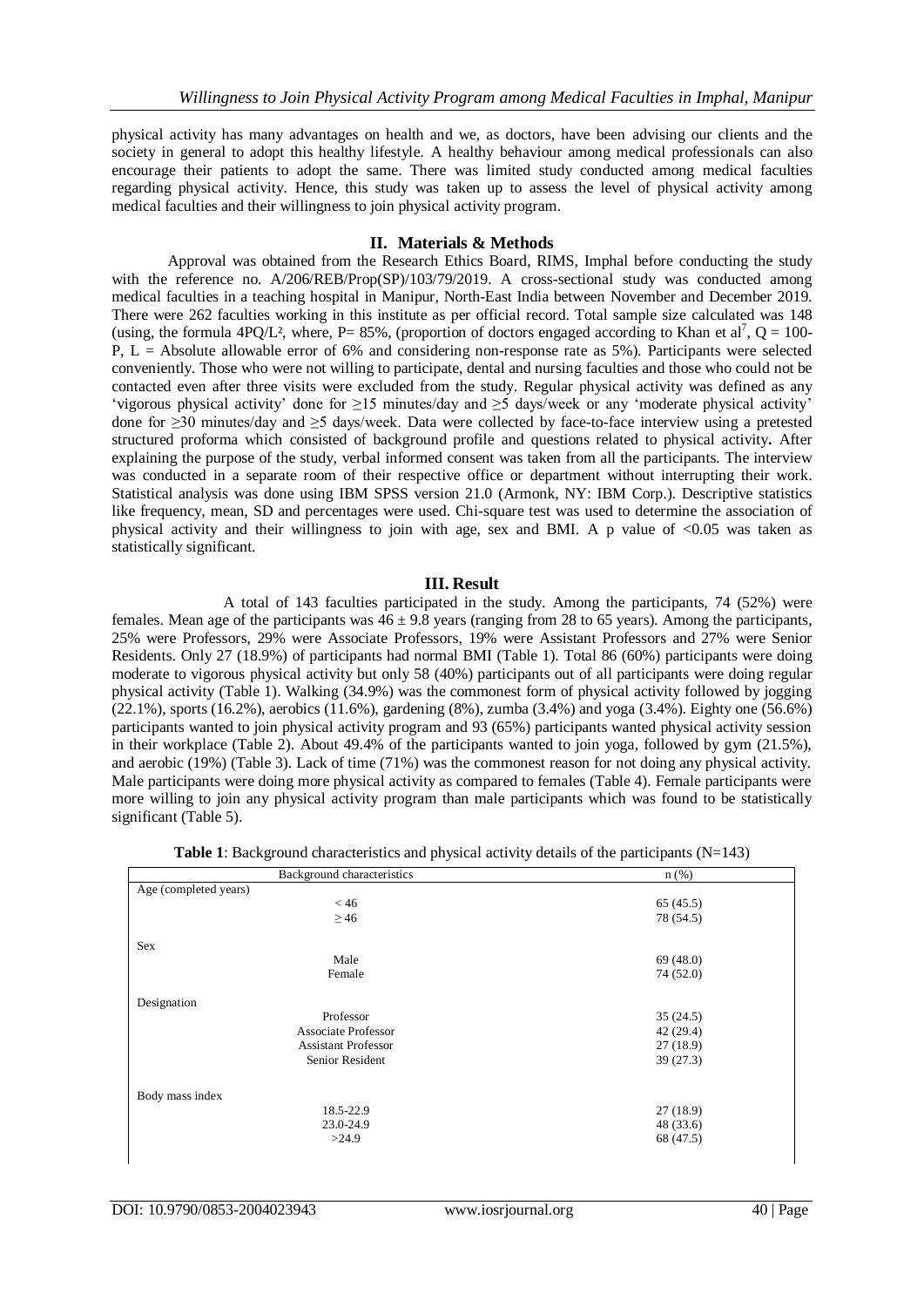| Willingness to Join Physical Activity Program among Medical Faculties in Imphal, Manipur |  |  |  |
|------------------------------------------------------------------------------------------|--|--|--|
|                                                                                          |  |  |  |

| Type of physical activity                               |           |
|---------------------------------------------------------|-----------|
| Low/No activity                                         | 57 (39.8) |
| Moderate intensity                                      | 47 (32.9) |
| Vigorous intensity                                      | 39(27.3)  |
| Regular physical activity                               |           |
| Yes                                                     | 58 (40.0) |
| N <sub>0</sub>                                          | 85(60.0)  |
| Want to join any physical activity program              |           |
| Yes                                                     | 81 (56.6) |
| No                                                      | 62(43.4)  |
| Want to have physical activity session in the Institute |           |
| Yes                                                     | 93(65.0)  |
| No                                                      | 50(35.0)  |

| Physical activity | $n$ (%)  |
|-------------------|----------|
|                   |          |
| Walking           | 30(34.9) |
| Jogging           | 19(22.1) |
| <b>Sports</b>     | 14(16.2) |
| Aerobic           | 10(11.8) |
| Gardening         | 7(8.2)   |
| Zumba             | 3(3.4)   |
| Yoga              | 3(3.4)   |
|                   |          |

**Table 3**: Forms of physical activity that the participants are willing to join (N=81)

|                   | ~<br>$\ddot{\phantom{0}}$ |
|-------------------|---------------------------|
| Physical activity | n(%)                      |
| Yoga              | 39 (49.4)                 |
| Gym               | 17(21.5)                  |
| Aerobic           | 15(19)                    |
| Zumba             | 6(7.6)                    |
| <b>Sports</b>     | 4(2.5)                    |
|                   |                           |

# **Table 4**: Association between background characteristics and physical activity (N=143)

|                            | Doing physical activity |                |         |
|----------------------------|-------------------------|----------------|---------|
| Background characteristics | Yes<br>$n$ (%)          | No.<br>$n$ (%) | p value |
| <b>Sex</b>                 |                         |                |         |
| Male                       | 50 (72.4)               | 19(27.6)       | 0.004   |
| Female                     | 36(48.6)                | 38 (51.4)      |         |
| Age (complete years)       |                         |                |         |
| < 46                       | 35(53.8)                | 30(46.2)       |         |
| $\geq 46$                  | 51 (65.4)               | 27(34.6)       | 0.16    |
| Body mass index            |                         |                |         |
| 18.5-22.9                  | 19(70.4)                | 8(29.6)        |         |
| 23.0-24.9                  | 33(68.8)                | 15(31.2)       | 0.06    |
| > 24.9                     | 34(50.0)                | 34(50.0)       |         |
|                            |                         |                |         |

# **Table 5**: Association between background characteristics and their willingness to join physical activity (N=143)

| Background characteristics | Willingness to join physical activity |                           |         |
|----------------------------|---------------------------------------|---------------------------|---------|
|                            | Yes<br>$n$ (%)                        | N <sub>0</sub><br>$n$ (%) | p value |
| <b>Sex</b>                 |                                       |                           |         |
| Male                       | 33 (47.8)                             | 36(52.2)                  | 0.04    |
| Female                     | 48(64.8)                              | 26(35.2)                  |         |
| Age (complete years)       |                                       |                           |         |
| < 46                       | 42(53.8)                              | 36(46.2)                  | 0.40    |
| $\geq$ 46                  | 39(60.0)                              | 26(40.0)                  |         |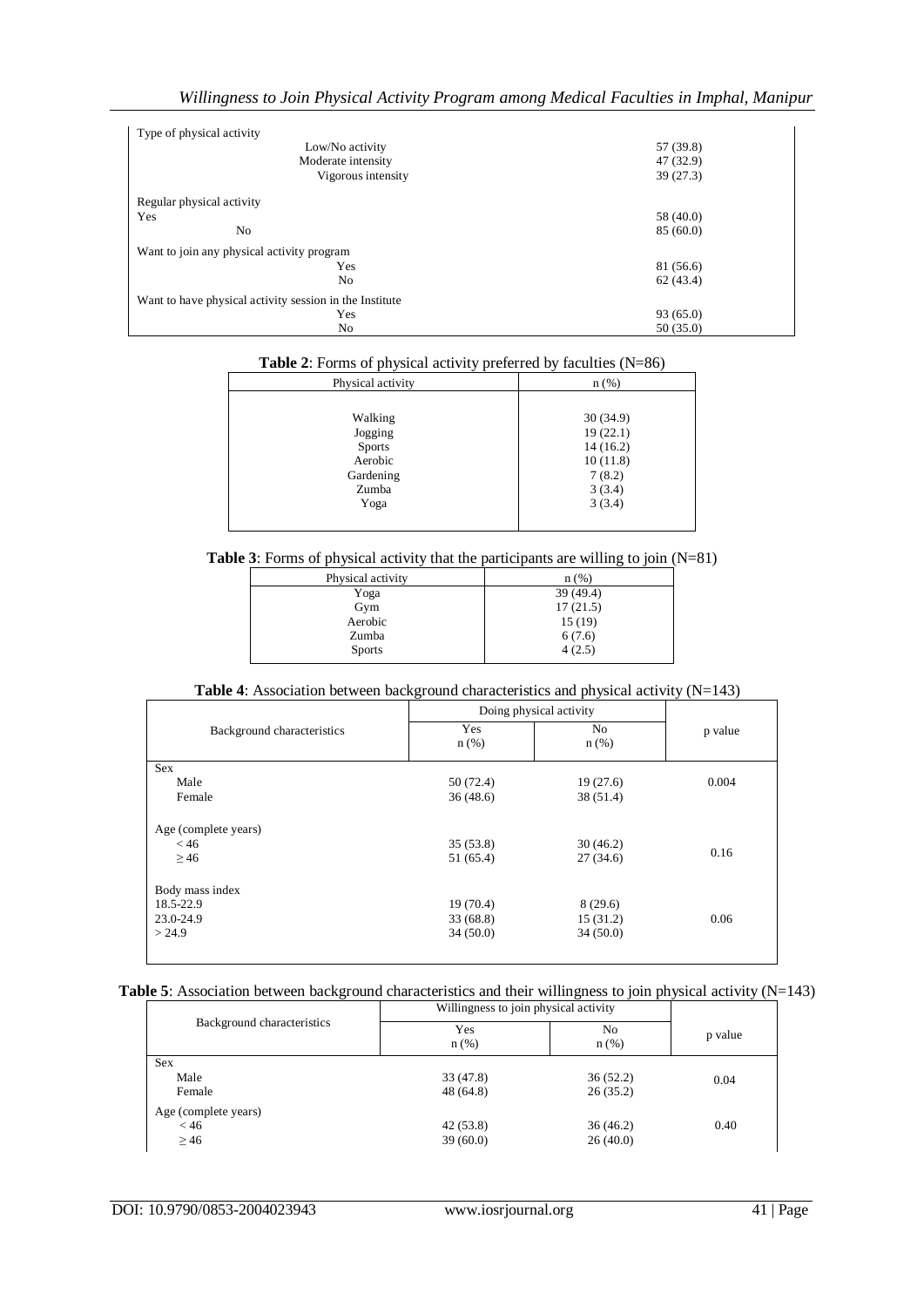| Body mass index |           |           |      |
|-----------------|-----------|-----------|------|
| $18.5 - 22.9$   | 19 (70.4) | 8(29.6)   |      |
| $23.0 - 24.9$   | 25(52.1)  | 23 (47.9) | 0.27 |
| >24.9           | 37 (54.4) | 31 (45.6) |      |

### **IV. Discussion:**

This study assessed the physical activity level and the willingness to join physical activity program among faculties of a teaching hospital in Manipur. Only one third of the participants were engaged in moderate to vigorous intensity physical activity and more than one third faculties were doing regular exercise. More than half of the faculties were willing to join any physical activity program in the institute. A study conducted by Banday et al<sup>8</sup> also showed that 31% of physically inactive physicians have strong intention to increase their physical activity. There was dearth of studies on willingness to join physical activity programs among faculties and so comparisons could not be made willingness with other studies.

In this study, only 40% of the participants were doing regular physical activity which is almost similar  $(37.7%)$  to the study conducted by Patra et al<sup>9</sup> whereas the proportion was higher (60%) in the study conducted by Bolarinde et al.<sup>10</sup> On the other hand, a study conducted in Saudi Arab in 2014 by Banday et al<sup>8</sup> has shown that the prevalence of inactivity among physicians was 34.8%.

In this study, 81% faculties were obese or overweight which is similar to the study findings of Khan et al<sup>7</sup> where 73% doctors were found to be obese. Current study showed that walking (35%) was the most common form of physical activity among faculties which is similar to the studies conducted by Khan et al<sup>7</sup>, Patra et al<sup>9</sup>, Bolarinde et al<sup>10</sup>, Goud et al<sup>11</sup>, and Wada et al.<sup>12</sup> Physical activity in the form of sports and exercise (17%) were found to be lesser in this study which was similar to the study conducted by Goud et al.<sup>11</sup> Lack of time (71%) was the most common reason for being inactive which was similar to the study conducted by Khan et al<sup>7</sup>, Patra et al<sup>9</sup>, and Rao et al.<sup>13</sup> In this study, male participants (72.5%) were more active as compared to females (48.6%) which was similar to the study conducted by Anjana et al<sup>2</sup>, Banday et al<sup>8</sup> and Wada et al.<sup>12</sup>

This study findings give an insight on the physical activity level among faculties from the North-East part of India, and also assessed the willingness to join physical activity program. However, this study also not free from limitation. Since body weight and height of the participants was self-reported, BMI estimation might not be true. However, participants are asked to provide recent measure of weight.

### **V. Conclusion:**

This study found that two-third of the faculties were physically inactive. Male participants were doing more physical activity as compared to the female participants. Walking was the commonest form of physical activity. Lack of time was the commonest reason for not doing any physical activity. More than half of the participants were willing to join any physical activity program and majority preferred to do yoga. Females were more willing to join such program. Those who are physically inactive at current are wanted to join physical activity program. In order to increase the level of physical activity among the faculties, having a physical activity program in the institute might be a good initiative.

#### **References**

- [1]. World Health Organization: Global strategy on diet, physical activity and health Diet and physical activity: a public health priority. 2012. Available at: [http://www.who.int](http://www.who.int/)/dietphysicalactivity/en. Accessed on 28<sup>th</sup> November, 2019.
- [2]. Anjana RM, Pradeepa R, Das AK, Deepa M, Bhansali A, Joshi SR, et al. Physical activity and inactivity patterns in India results from the ICMR-INDIAB study. Int J Behav Nutr Phys Act. 2014;11(2):26-39.
- [3]. WHO Global Action Plan 2018-2030. Available at: [https://www.who.int/ publications-detail/global-action-plan-on-physical](https://www.who.int/%20publications-detail/global-action-plan-on-physical-activity-2018/E2/80/932030)[activity-2018/E2/80/932030](https://www.who.int/%20publications-detail/global-action-plan-on-physical-activity-2018/E2/80/932030). Accessed on 24<sup>th</sup> November, 2019.
- [4]. Liu L, Shi Y, Li T, Qin Q, Yin J, Pang S, et al. Leisure time physical activity and cancer risk: evaluation of the WHO recommendation based on 126 high-quality epidemiological studies. Br J Sports Med. 2015;50:372-8.
- [5]. Aune D, Norat T, Leitzmann M, Tonstad S, Vatten LJ. Physical activity and the risk of type 2 diabetes: a systematic review and dose-response meta-analysis. Eur J Epidemiol. 2015;30:529-42.
- [6]. Sattelmair J, Pertman J, Ding EL, Kohl HW, Haskell W, Lee IM. Dose response between physical activity and risk of coronary heart disease: a meta-analysis. Circulation. 2011;124:789-95.
- [7]. Khan DA, Zaidi R, Danish SH, Ahmad F, Sarfraz M. Attitude towards physical activity: A comparative study among doctors and physical therapists. J Dow Univ Health Sci. 2013;7(2):68-72.
- [8]. Banday AH, FAW FF, Alrayes MF, Aljethae F, Alarjan AW, Al-zarea AA, et al. Physically Active Physicians: Do they make any difference in patient care. Med Appl Sci. 2014;4(2):47-53.
- [9]. Patra L, Mini GK, Mathews E, Thankappan KR. Doctors' self-reported physical activity, their counselling practices and their correlates in urban Trivandrum, South India: should a full-service doctor be a physically active doctor? Br J Sports Med. 2015;49:413-6.
- [10]. Bolarinde SO, Daniel EO, Olagbegi OM, Akinrinbola B. Knowledge, Attitude and Practice of Physical Activity Among Health Professionals in A Nigerian Tertiary Health Institution. South American J Public Health. 2015;3(2):1-4.
- [11]. Goud M, Pamidi N, Devi OS, Nayal B, Kamath U. A questionnaire survey of awareness of physical activity among the faculties of medical college. J Educ Health Promot. 2014;3(1):47-54.